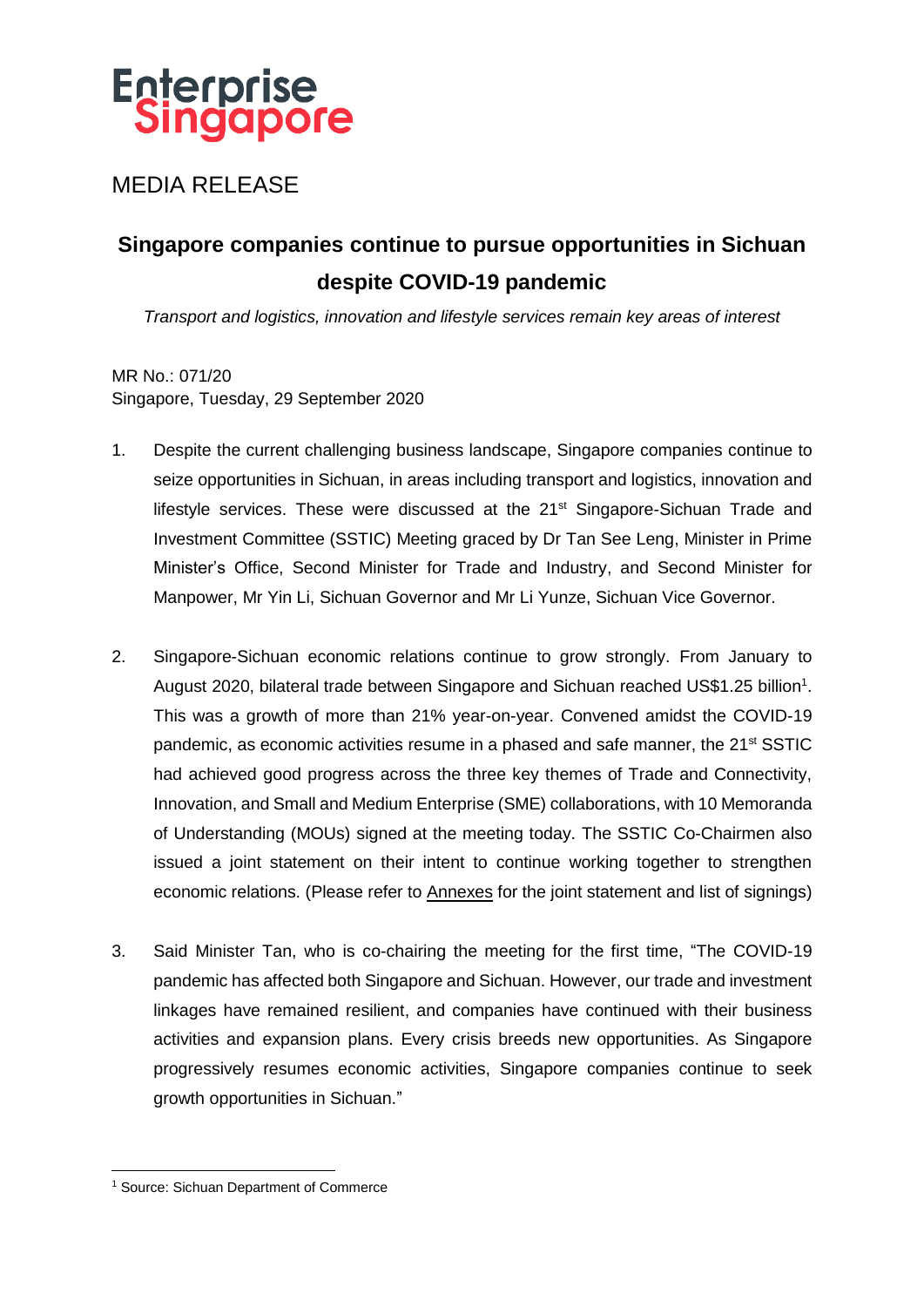### **Partnership in innovation**

- 4. Sichuan is ranked first in Western China for its R&D capabilities, innovation and talent resources. Some Singapore companies have begun to work with their Sichuan partners in areas such as medtech, sustainable development and fintech. Articares will partner Sichuan Renfeng Medical Device Co., Ltd for the distribution of its arm rehabilitation devices in Sichuan, while Nanyang Technological University's Centre of Innovation for Energy (EcoLabs)<sup>2</sup> has signed an MOU with Sichuan Energy Internet Research Institute and Tsinghua University, to facilitate exchanges and collaborations between Singapore and Chinese startups in energy efficiency and sustainable development.
- 5. Singapore companies and startups have also been leveraging on the Singapore Innovation Centre (SIC), located in the Singapore-Sichuan Hi-tech Innovation Park (SSCIP), as a launchpad into Sichuan. SIC also serves as a showcase for smart solutions from Singapore. Since its launch in 2018, the centre has attracted six Singapore companies including Hi-Beau, a supplement distributor and online retailer, and Chinatown Delivery, a food delivery app developer.

# **Partnership in trade and connectivity**

1

- 6. With Sichuan being a key transport and logistics node along the Belt and Road, Singapore companies continue to invest in this sector. Earlier this year, Mapletree invested in its first Smart Food Processing and Logistics Base in Chengdu's Pidu Sichuan Cuisine Park.
- 7. Singapore also remains a key partner to support the internationalisation of Sichuan companies, particularly into Southeast Asia. As a regional financial services hub and an internationally recognised neutral venue for dispute resolution, Singapore offers a comprehensive suite of professional and legal services to support the needs of these companies. Currently, about 35 Sichuan enterprises including Haite, New Hope and Xiaolongkan, have expanded their international footprint by setting up business operations in Singapore.

<sup>2</sup> EcoLabs was set up by NTU Singapore, Enterprise Singapore, and the Sustainable Energy Association of Singapore (SEAS) to help SMEs and startups innovate and grow. It serves as a one-stop hub to enable the companies to further develop their clean energy-related innovations and business ideas and commercialise them into technologies that will benefit industry and society.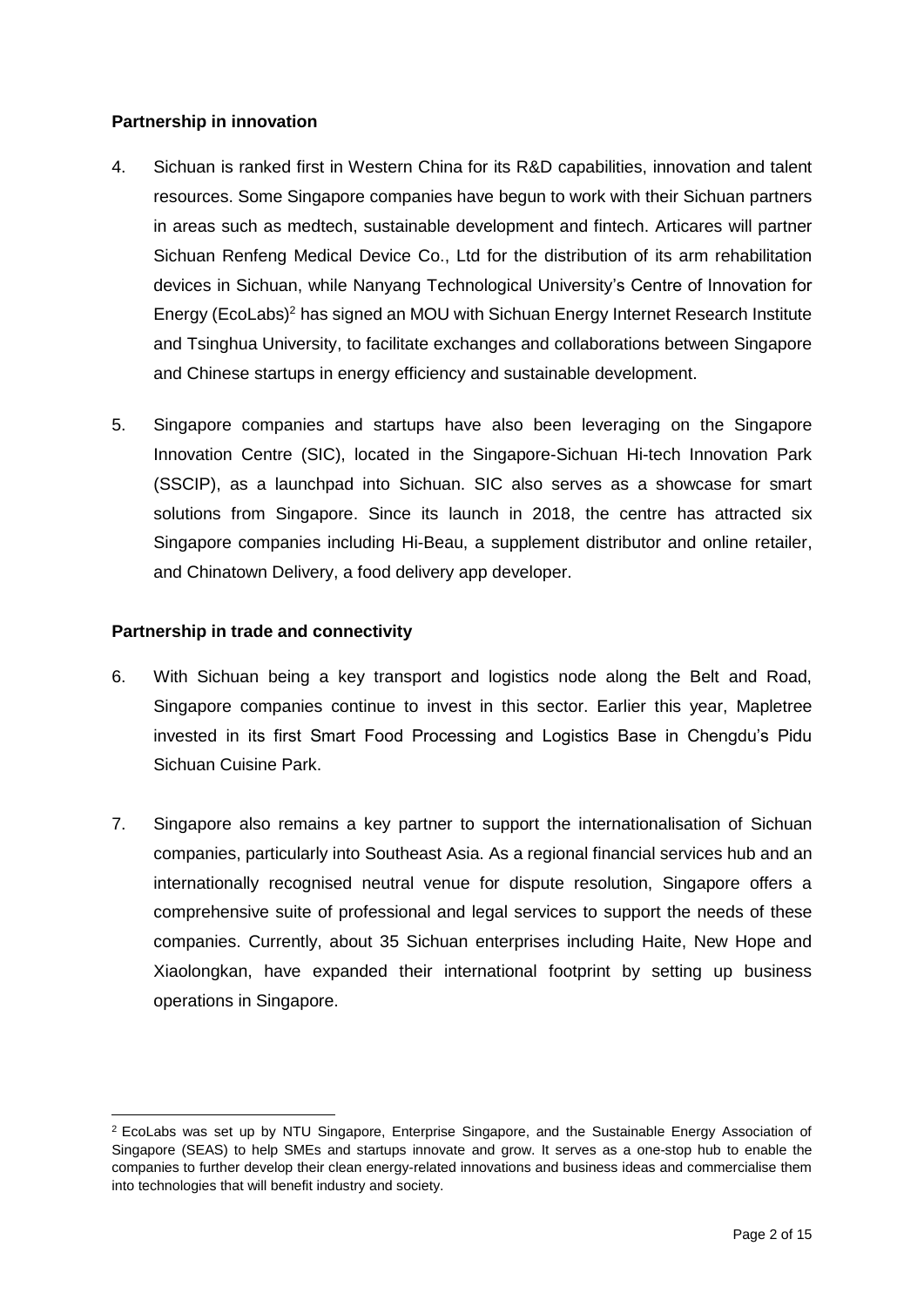### **Singapore companies see strong potential in Sichuan**

- 8. Companies in the lifestyle and services sector continue to seek out new opportunities in Sichuan. In its first foray into China, Cityneon, a Singapore entertainment company, launched the Jurassic World: The Movie Exhibition in Chengdu in July this year. In the midst of the COVID-19 pandemic, the exhibition has attracted about 70,000 visitors per month. At the SSTIC Meeting this morning, Cityneon also signed an MOU with Sichuan privately-owned enterprise Chengdu LinkShare Cultural Creativity Co., Ltd and Sichuan Spring Flower Wonderland Investment Co., Ltd to introduce new and international experiential entertainment projects to Chengdu.
- 9. Conference and Exhibition Management Services Pte Ltd (CEMS) signed an MOU with CMEC International Exhibition Co., Ltd to host the 8<sup>th</sup> edition of the Chengdu Tourism Expo 2020 in Chengdu in November 2020. CEMS will bring in an integrated online-offline experience for exhibitors and visitors, allowing them to continue to interact in a safe environment.
- 10. Two Singapore restaurant groups, Putien and Founder Bak Kut Teh, will also open their first outlets in Western China, with Chengdu as their first stop.
- 11. To support the internationalisation of Singapore food manufacturers into Western China, Enterprise Singapore and the Singapore Enterprise Centre@Chengdu<sup>3</sup> has partnered the organiser of one of the largest and oldest F&B trade fairs, the China Food and Drink Fair (糖酒商品交易会) in Sichuan, to onboard Singapore companies onto its online B2B matching platform, Spark. The Singapore Pavilion will be launched on the Spark online matching platform in October this year. This online B2B platform will connect Singapore food manufacturing companies with distributors in Sichuan and Western China. 10 Singapore brands including Gold Kili Trading Enterprise, Ha Li Fa Pte Ltd and Yeo's are on-boarding the platform, with more companies in the pipeline.

# **Annex 1: List of signings at the 21st SSTIC meeting Annex 2: Opening address by Minister Tan at the 21st SSTIC meeting Annex 3: Joint Statement issued by SSTIC Co-Chairmen Annex 4: Background on Sichuan and Singapore-Sichuan economic relations**

-End-

<sup>&</sup>lt;u>.</u> <sup>3</sup> Enterprise Singapore supported the Singapore Chinese Chamber of Commerce and Industry (SCCCI) to set up the Singapore Enterprise Centre@Chengdu in May 2019.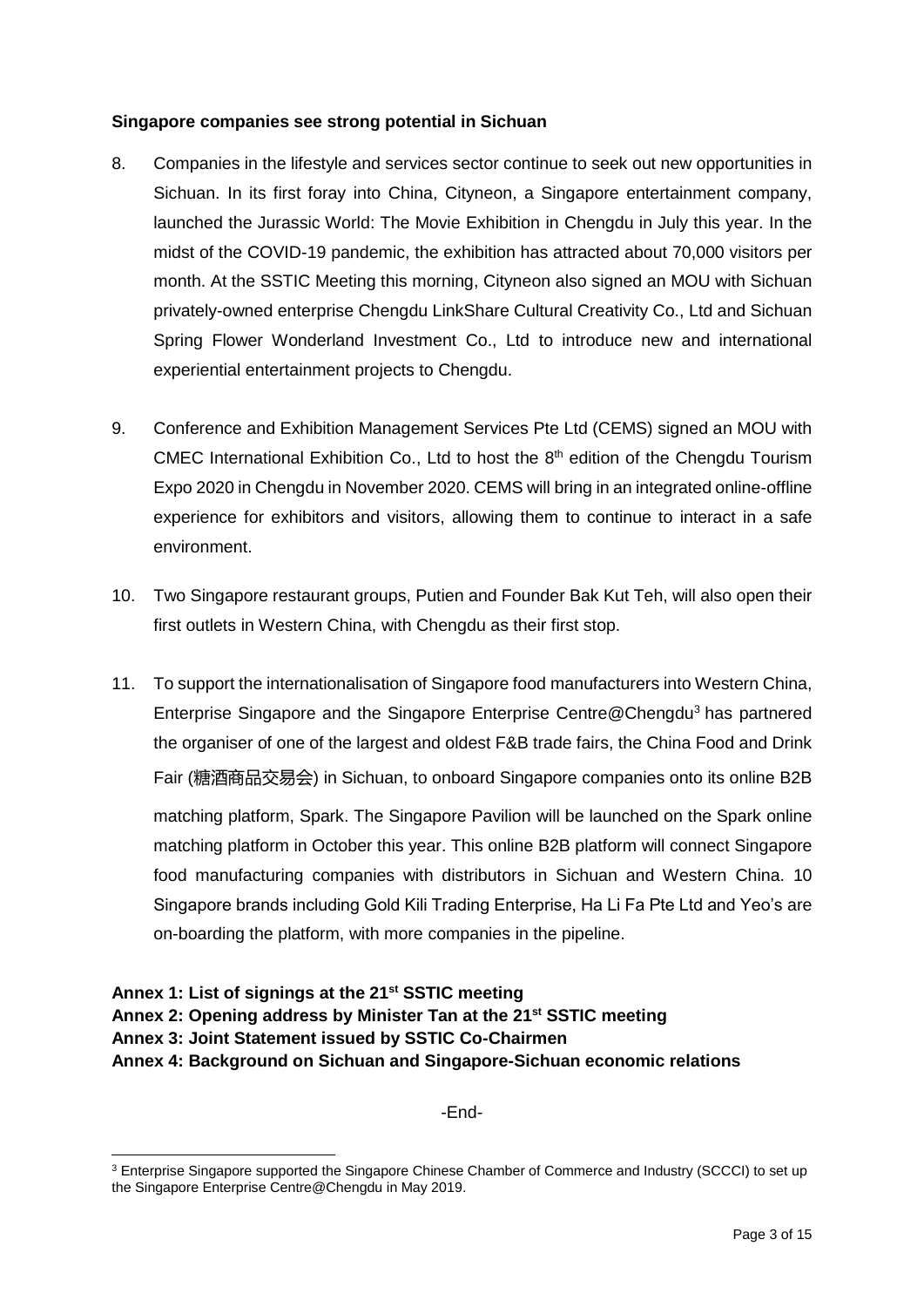For media enquiries and/or photos, please contact:

**Ms Karen KOH** Business Partner Corporate Communications Email : [Karen\\_koh@enterprisesg.gov.sg](mailto:Karen_koh@enterprisesg.gov.sg)

#### **About Enterprise Singapore**

Enterprise Singapore is the government agency championing enterprise development. We work with committed companies to build capabilities, innovate and internationalise.

We also support the growth of Singapore as a hub for global trading and startups, and build trust in Singapore's products and services through quality and standards.

Visit [www.enterprisesg.gov.sg](http://www.enterprisesg.gov.sg/) for more information.

#### **About Singapore–Sichuan Trade and Investment Committee**

The Singapore-Sichuan Trade and Investment Committee (SSTIC) is a bilateral economic framework aimed at strengthening Singapore's economic relations with the Sichuan Province. It was formed in May 1996 and comprises public and private sector members from Singapore and Sichuan.

Dr Tan See Leng, Minister, Prime Minister's Office, Second Minister for Trade and Industry and Second Minister for Manpower, and Mr Li Yunze, Sichuan Vice Governor, are Co-Chairmen of the SSTIC. Enterprise Singapore is the Singapore Secretariat to the SSTIC.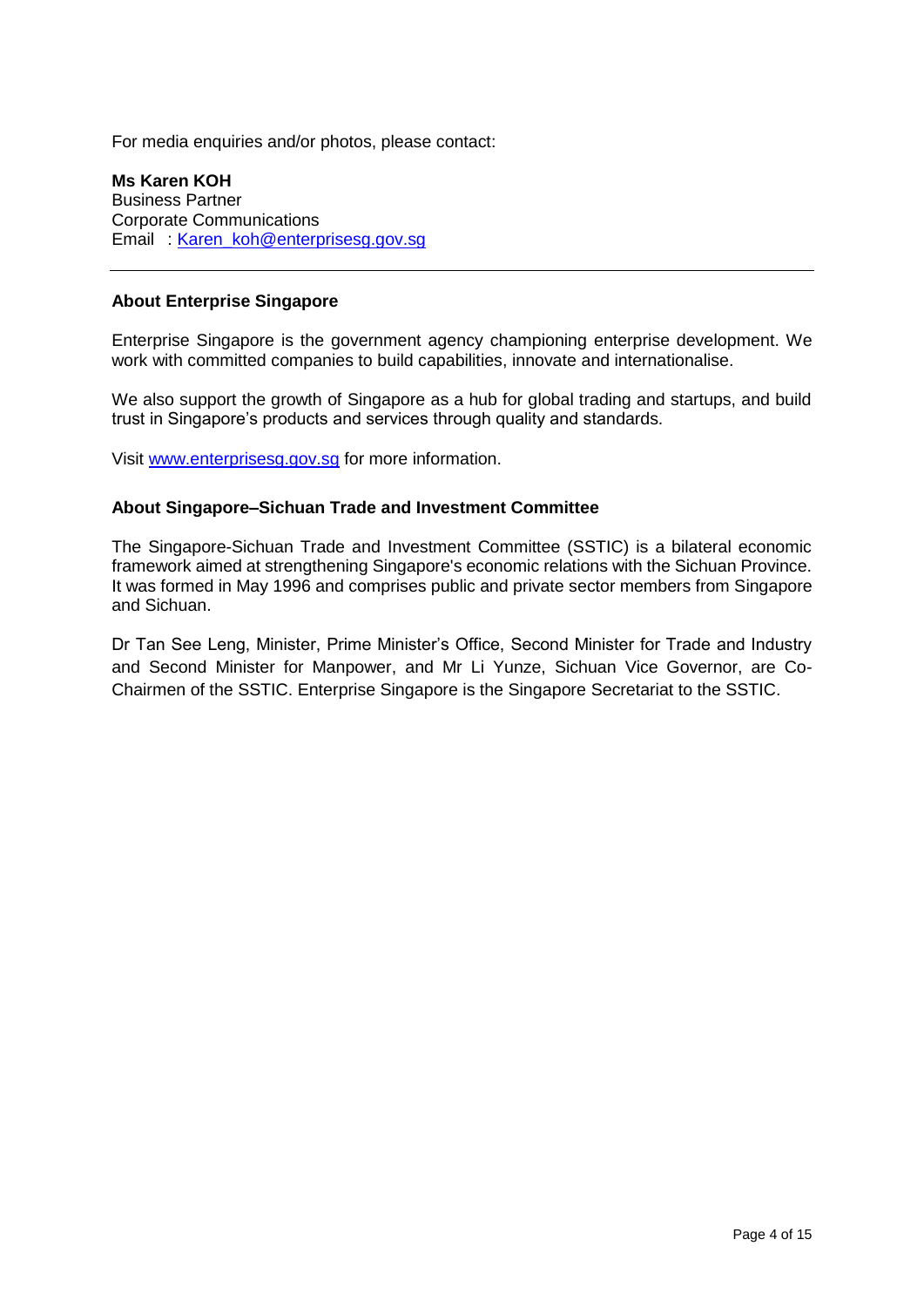# **List of signings at the 21st SSTIC meeting**

| S/N             | <b>Memorandum of Understanding (MOU)</b>                                                                                                                                                                                                                                                                                                                                                                                                                                                                                                                                                                                             |
|-----------------|--------------------------------------------------------------------------------------------------------------------------------------------------------------------------------------------------------------------------------------------------------------------------------------------------------------------------------------------------------------------------------------------------------------------------------------------------------------------------------------------------------------------------------------------------------------------------------------------------------------------------------------|
| $\mathbf 1$     | Articares Pte Ltd. - Sichuan Renfeng Medical Device Co., Ltd.<br>Agreement to promote and distribute Articares' arm rehabilitation devices in Sichuan                                                                                                                                                                                                                                                                                                                                                                                                                                                                                |
| $\mathbf 2$     | Cityneon Holdings - Chengdu LinkShare Cultural Creativity Co., Ltd<br>Agreement to promote and organise a world-class movie IP touring exhibition in<br>Southwest China                                                                                                                                                                                                                                                                                                                                                                                                                                                              |
| 3               | Cityneon Holdings - Sichuan Spring Flower Wonderland Investment Co., Ltd<br>Agreement to promote and organise a world-class movie IP touring exhibition in<br>Southwest China                                                                                                                                                                                                                                                                                                                                                                                                                                                        |
| 4               | Conference & Exhibition Management Services Pte Ltd - CMEC International<br><b>Exhibition Co., Ltd</b><br>Collaboration to host the Chengdu Tourism Expo 2020 in Chengdu                                                                                                                                                                                                                                                                                                                                                                                                                                                             |
| $5\phantom{.0}$ | Mapletree Group - Mianyang High-tech Industrial Development Zone<br><b>Management Committee</b><br>Agreement to develop a logistics park in Mianyang High-tech Zone                                                                                                                                                                                                                                                                                                                                                                                                                                                                  |
| 6               | Nanyang Technological University - Sichuan Energy Internet Research<br><b>Institute, Tsinghua University</b><br>MOU to facilitate exchanges and collaborations between Singapore and Chinese<br>startups in energy efficiency and sustainable development                                                                                                                                                                                                                                                                                                                                                                            |
| $\overline{7}$  | PSA China Pte Ltd - Sichuan Port and Shipping Investment Group Co., Ltd.<br>Comprehensive and multi-level strategic cooperation on trade and supply chain<br>development                                                                                                                                                                                                                                                                                                                                                                                                                                                             |
| 8               | Singapore Chinese Chamber of Commerce & Industry/Singapore Enterprise<br>Centre@Chengdu - All New International Pte Ltd - Bhavani Stores Pte Ltd -<br>Chia Khim Lee Food Industries Pte Ltd - Fish International Sourcing House Pte<br>Ltd - Gold Kili Trading Enterprise (s) Pte Ltd - Ha Li Fa Pte Ltd - Hi-beau Group<br>Pte Ltd - House of Seafood (S) Pte Ltd - Mewah INC - Yeo's - Shanghai<br><b>MasterExpo</b><br>Agreement to launch the Singapore Pavilion on the Spark online matching platform.<br>Through this programme, 10 Singapore food companies will participate in business<br>matching and marketing promotions |
| 9               | Innovative<br>Enterprise Centre@Chengdu<br>- Chengdu<br><b>Brand</b><br>Singapore<br><b>Incubation Centre</b><br>Collaboration to help Singapore SMEs to expand their business in Chengdu                                                                                                                                                                                                                                                                                                                                                                                                                                            |
| 10              | Singapore Fintech Association - Singapore (Chengdu) Innovation Park<br>Development Co., Ltd.<br>Partnership to organise a series of Singapore-Chengdu fintech-related events                                                                                                                                                                                                                                                                                                                                                                                                                                                         |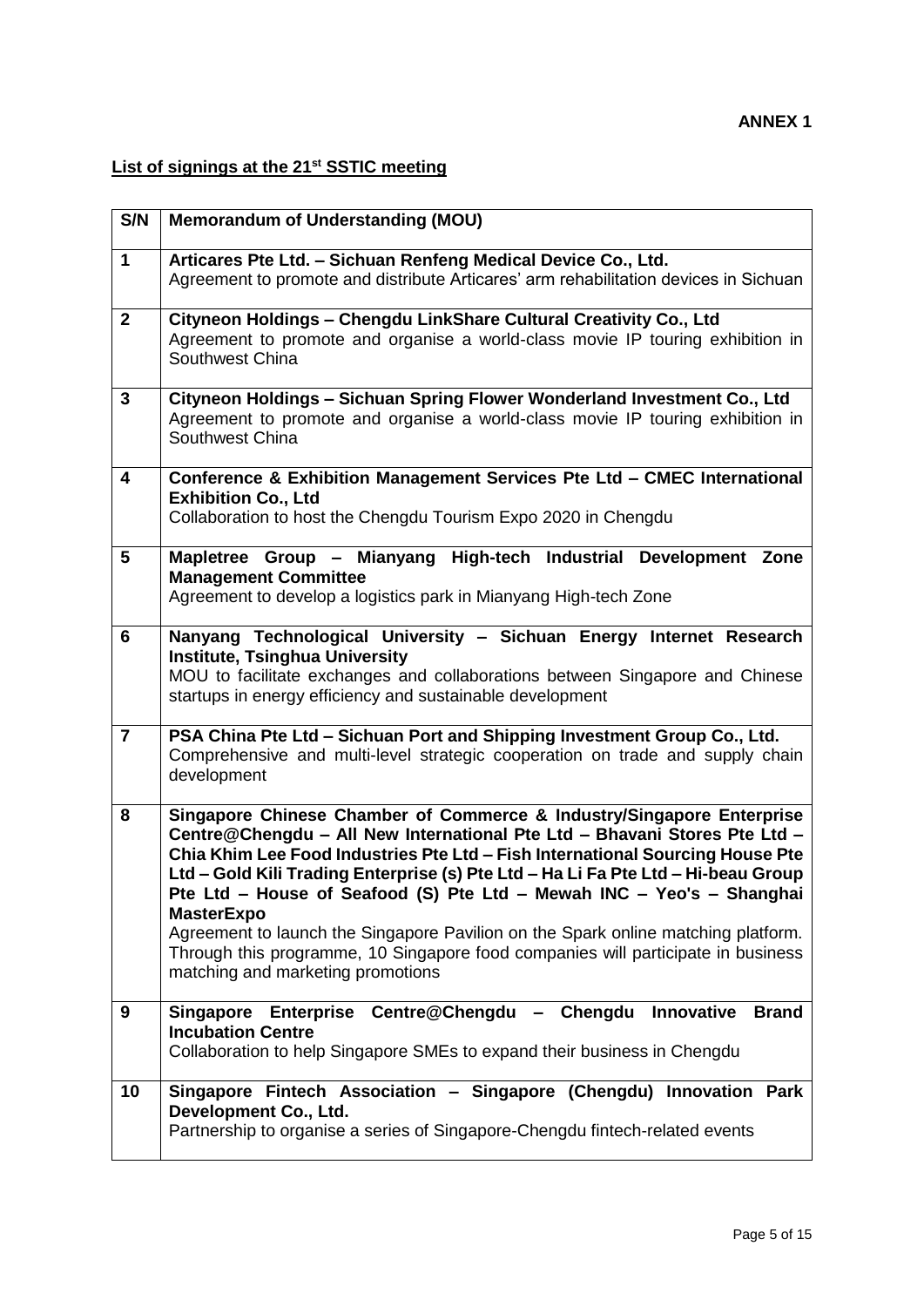# **OPENING SPEECH BY DR TAN SEE LENG, MINISTER IN PRIME MINISTER'S OFFICE, SECOND MINISTER FOR TRADE AND INDUSTRY & SECOND MINISTER FOR MANPOWER, AT THE 21st SINGAPORE-SICHUAN TRADE AND INVESTMENT COMMITTEE (SSTIC) MEETING, 29 SEPTEMBER 2020**

Your Excellency Governor Yin Li, Vice-Governor Li Yunze, Distinguished Guests, Ladies and Gentlemen,

#### Opening

1 A very good morning to all of you. I would like to first thank Governor Yin and Vice Governor Li for jointly hosting the 21<sup>st</sup> Singapore-Sichuan Trade and Investment Committee Meeting (SSTIC) with me. I had originally hoped and wanted to visit Governor Yin and Vice Governor Li with the Singapore delegation in person, given that this is my first SSTIC meeting together. But I think for the moment, this is not possible, so this will have to do for the time being. I'm still very optimistic and hopeful that we should be able to do the visit, and hopefully it is going to be soon.

2 This year is the 30<sup>th</sup> anniversary of the China-Singapore diplomatic relations. As for Singapore and Sichuan, it has been 24 years since we last established the SSTIC. Through this platform, we have forged strong partnerships at both the government and business levels. This would not have been possible without the hard work and commitment from the teams working hard from both sides.

#### Impact of COVID-19

3 The COVID-19 pandemic has been a global crisis, it is unprecedented and has affected all countries. We had to stop and curtail many economic and social activities in order for us to control the outbreak and the effects of the pandemic. Even now, countries have to balance carefully between protecting the health of our people and restarting our economies.

4 China has taken firm and decisive steps to control the spread of this virus, with extensive testing and contact tracing showing how new clusters can be swiftly contained. Data and findings from China have also helped global researchers understand the aspects of this virus and how it has been transmitted.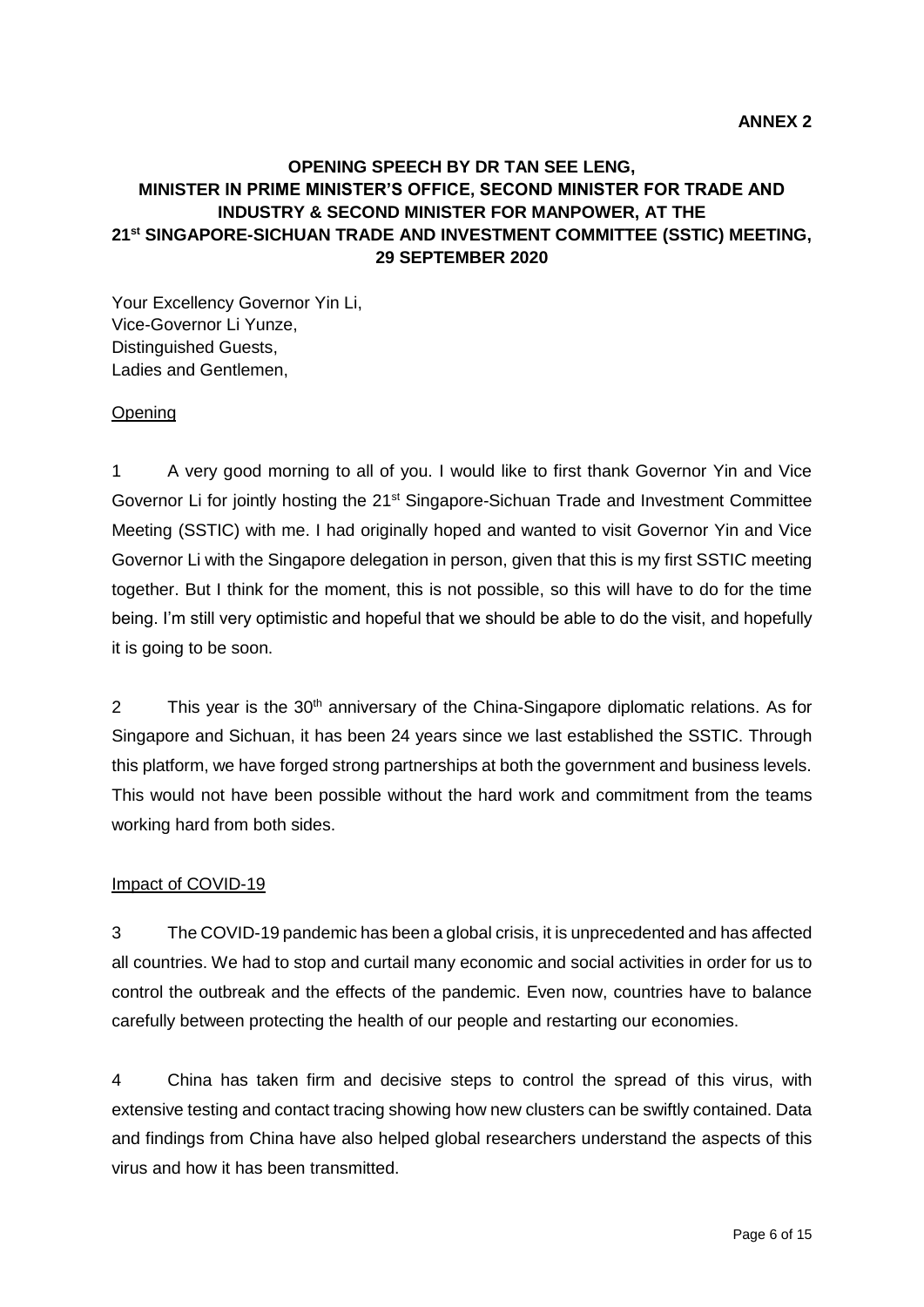5 With the appropriate precautions, social and economic activities have now resumed in China, and China is expected to register positive economic growth this and next year. And this is quite remarkable.

6 Similarly, in Singapore, we have also successfully contained the virus.

- Our daily community infections are in the low single digits. Our fatality rate remains one of the lowest in the world. There have been no patients in our ICU for quite some time, and there are about 30 patients still warded in hospitals<sup>4</sup> today.
- With the proper measures in place, we were able to keep our schools open except for one month of home-based learning throughout this entire period.
- We have also screened all the migrant worker dormitories in Singapore, and most of the workers have been cleared to return to work.

7 Today, on a daily basis, we are performing over 20,000 tests a day and we have the capacity to increase that to 40,000 tests a day very soon. This means on an average, we are now doing over 7,000 tests per million population per day. It is one of the highest testing rates in the world. This is necessary for us so that we can quickly detect, isolate, extract and quarantine new transmission cases.

8 With these multi-layered precautions in place, Singapore will reopen our economy to our varied trading partners and foreign visitors in a phased manner. It is very important for us to look ahead and help our businesses form and forge strong partnerships to tide through this challenging period.

# Progress in Singapore-Sichuan Trade and Investment

9 I am pleased to note that despite COVID-19, trade between Singapore and Sichuan reached US\$1.25 billion for the first eight months this year, from January to August 2020. This was a growth of more than 21% year-on-year.

<sup>1</sup> <sup>4</sup> Source: MOH's "Updates on COVID-19" (27 Sep 2020).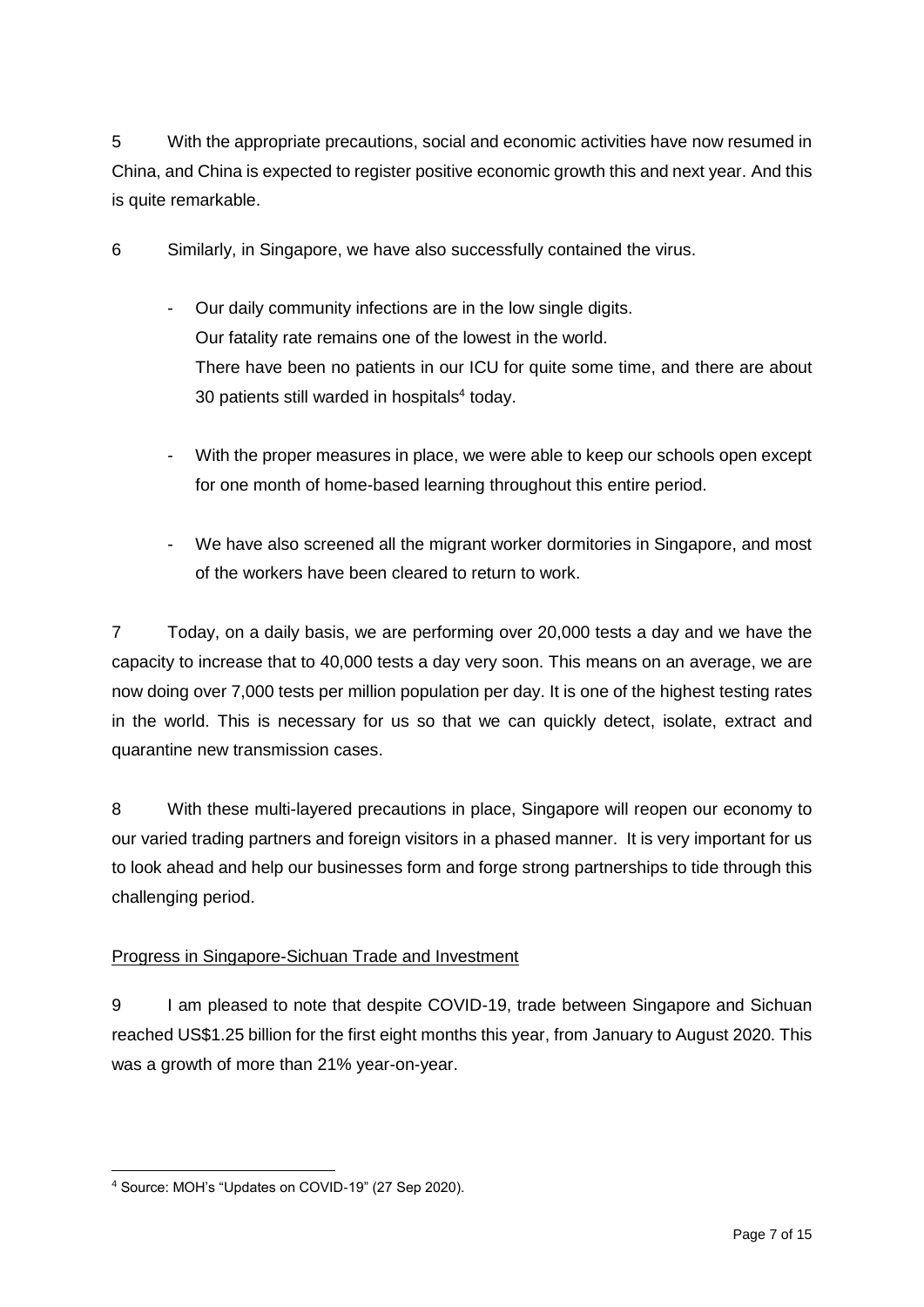10 Singapore also remained Sichuan's largest foreign investor to-date, with cumulative actual FDI of US\$ 7.55 billion across 665 projects<sup>5</sup> ranging from infrastructure, transport and logistics, innovation to modern services.

# Singapore companies remain committed to Sichuan

11 While the COVID-19 pandemic has impacted businesses and their operations, Singapore companies continue to remain committed to Sichuan.

- Singapore – Sichuan Hi-Tech Innovation Park, Capitaland , Etonhouse, Yanlord Landmark, UOB, Mapletree, YCH, PSA and Perennial continue to drive their projects in Sichuan. On behalf of our Singapore companies, we thank the Sichuan Government for supporting them and helping them resume their businesses during these challenging times.

12 About 35 Sichuan companies have business operations in Singapore as well. Notably, companies like Haite, New Hope, Pharmesis and Xiaolongkan have expanded their international footprint through Singapore. These trade and investment flows demonstrate the resilience of our economic linkages and signal the potential for deeper collaboration.

# Progress since the 20<sup>th</sup> SSTIC

13 Last year, both co-chairs have agreed to collaborate along three themes: The Belt & Road Initiative (BRI), Innovation, and Small and Medium Enterprises (SME) collaboration. Each of these themes has seen notable progress.

# *Belt & Road Initiative*

14 Firstly, for the Belt & Road Initiative. In the transport and connectivity sector, PSA has set up presence in Chengdu and has joined the Western Region Land Sea Trade Corridor (WRLSTC) Industry Development Alliance. This is to enhance Sichuan's connectivity with Southeast Asia.

<sup>1</sup> <sup>5</sup> Source: Sichuan Department of Commerce. Investment figures are updated to Aug 2020.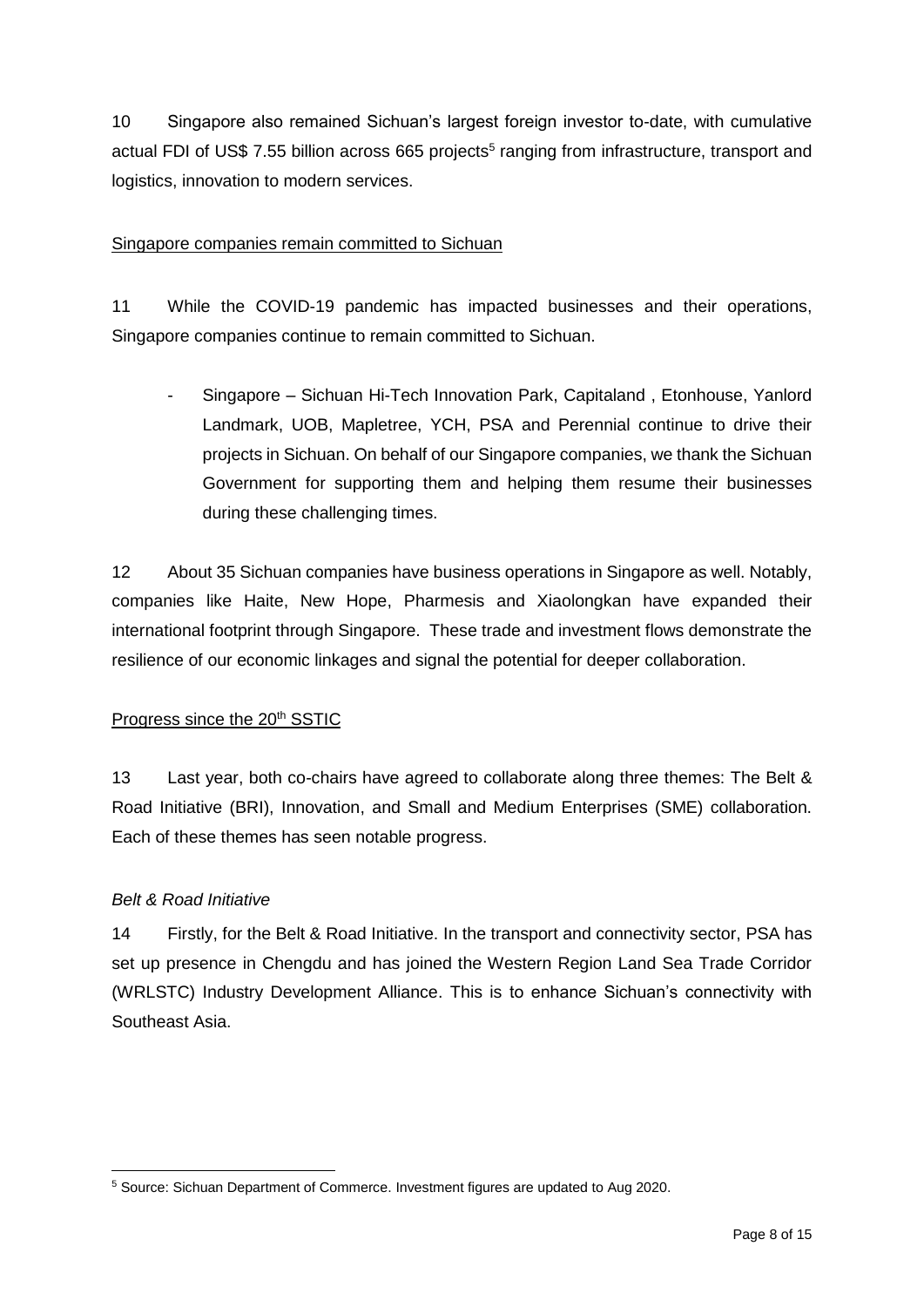15 Other companies have continued to invest in this sector as well. For example, Mapletree invested in its first Smart Food Processing and Logistics Base in China earlier this year, in Chengdu's very own Pidu Sichuan Cuisine Park

16 Singapore can also play a greater role to help Sichuan companies internationalise, particularly into Southeast Asia. As a leading financial services hub with comprehensive professional and legal services, and an internationally recognised neutral venue for dispute resolution, we in Singapore are well-positioned to support the overseas expansion plans of Sichuan companies along the Belt and Road. My colleague from the Infrastructure Asia Office will elaborate on this later.

# *Innovation*

17 Secondly, in the innovation sector. The Singapore-Sichuan Hi-Tech Innovation Park remains as our cornerstone project. Our cooperation in SSCIP had evolved with time and is in line with Sichuan's overall developments. In the last year, SSCIP made good progress and has attracted major investors like Baidu and Kuaishou. The Singapore Innovation Centre has now attracted six companies from Singapore, including Hi-Beau and Chinatown Delivery. As SSCIP moves on to the next phase of cooperation and development, we look forward to the Sichuan Government's continued support in this new phase of partnership.

18 Many Singapore companies are attracted to Sichuan's fast-growing innovation scene and are securing partnerships in many different fields. In 2019, Singapore biomedical technology companies like Innovfusion first entered Sichuan. Their products can enhance the quality of patient care in Sichuan. This year, Singapore continues to co-innovate with Sichuan healthcare institutes like West China Hospital. For example, Celligenics will be developing therapeutic products in Chengdu through an innovative cell-free technique. The therapeutic products are used in treating bed sores, diabetic wounds and degenerative joint diseases. Articares, another Singapore start-up, will start distributing arm rehabilitation devices which will help with the recovery of stroke patients in Sichuan.

19 Singapore is also collaborating with Sichuan to transform and digitalise its traditional industries. For example, SmartAHC has developed electronic tag for animal rearing. They have collaborated with the New Hope Group to use these tags on the Group's pig farms to gather data and improve farm management.

20 Longhash will be setting up a blockchain accelerator in Chengdu. They are working to support Sichuan in applying blockchain solutions to finance and professional services firms.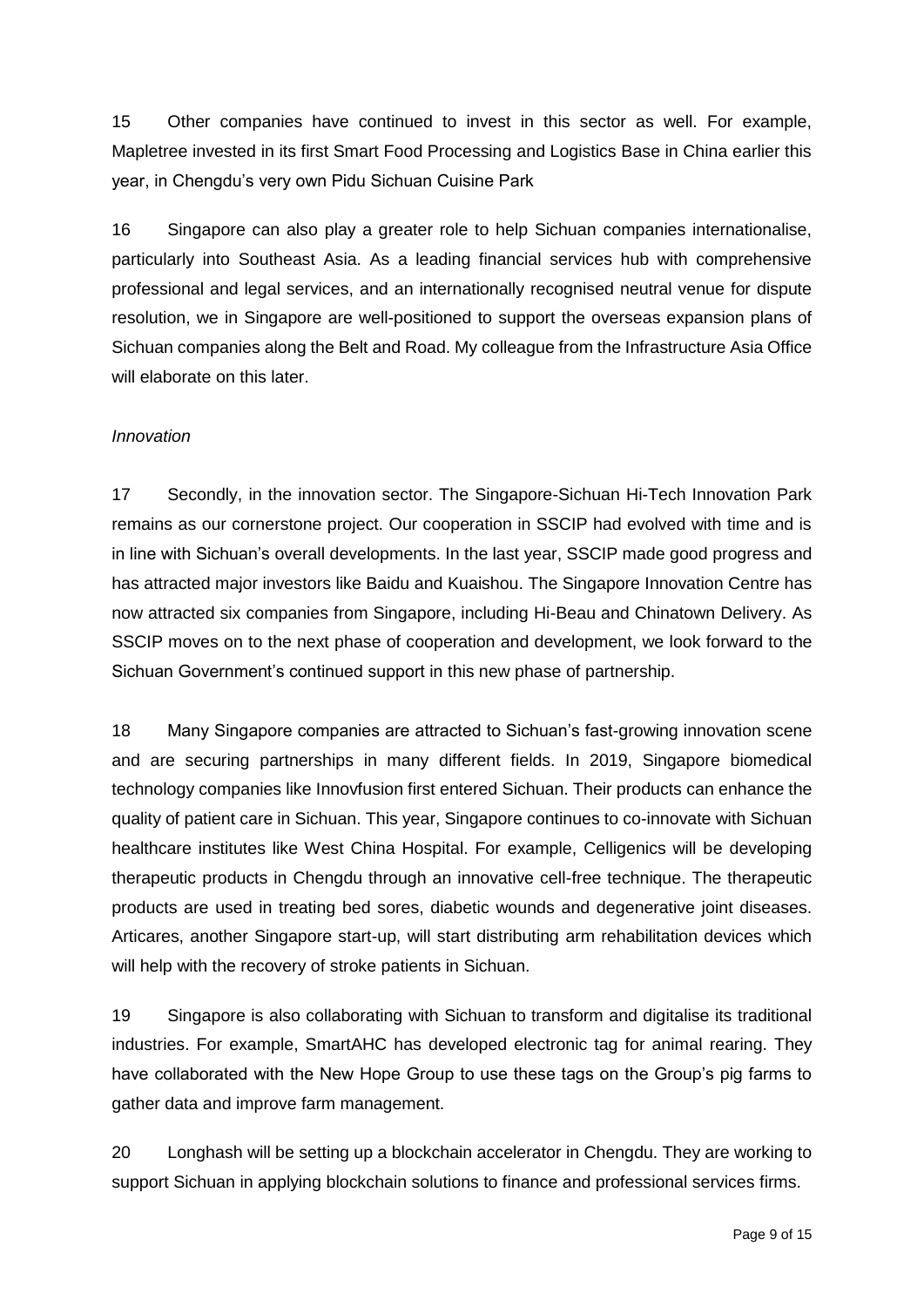21 Singapore and Sichuan share many co-developments together. We also share similar interest in green and sustainable development. The partnership between NTU Ecolabs and Tsinghua University Sichuan Energy Internet Research Institute will foster two-way exchanges in areas such as energy efficiency and sustainable development.

### *Internationalisation of SMEs*

22 Thirdly, we also see a growing number of Singapore SMEs looking at new opportunities in Sichuan:

- (i) Although the events and entertainment industries have suffered greatly under the COVID-19 pandemic. Singapore companies in this space still see strong potential in the Sichuan market. CEMS will continue to hold its Chengdu Tourism Expo this year. The eighth edition of the Expo will be a hybrid and integrated online-offline experience.
- (ii) Cityneon, a Singapore experiential entertainment company, launched its first project in China – 'Jurassic World: The Movie Exhibition' which opened in Chengdu earlier this year.
- (iii) Enterprise Singapore and the Singapore Enterprise Centre (Chengdu) will be launching the Singapore Pavilion on the Spark Programme, an online B2B matching platform which will link Singapore food manufacturers with distributors in Sichuan and West China. 10 Singapore brands have come onboard this platform.
- (iv) Two Singapore restaurant groups, Putien and Founder Bak Kut Teh will also be opening their first outlets in Western China with Chengdu as their first stop.

### Facilitating Singapore-Sichuan travel

23 As Singapore progressively resumes economic activities, we will reinstate our connectivity with key partners around the world. There is strong interest from both the Singapore and Sichuan business communities to resume travel, and I understand that the Singapore Chinese Chamber of Commerce and Industry (SCCCI) is planning to lead a delegation of Singapore companies to Sichuan when conditions permit.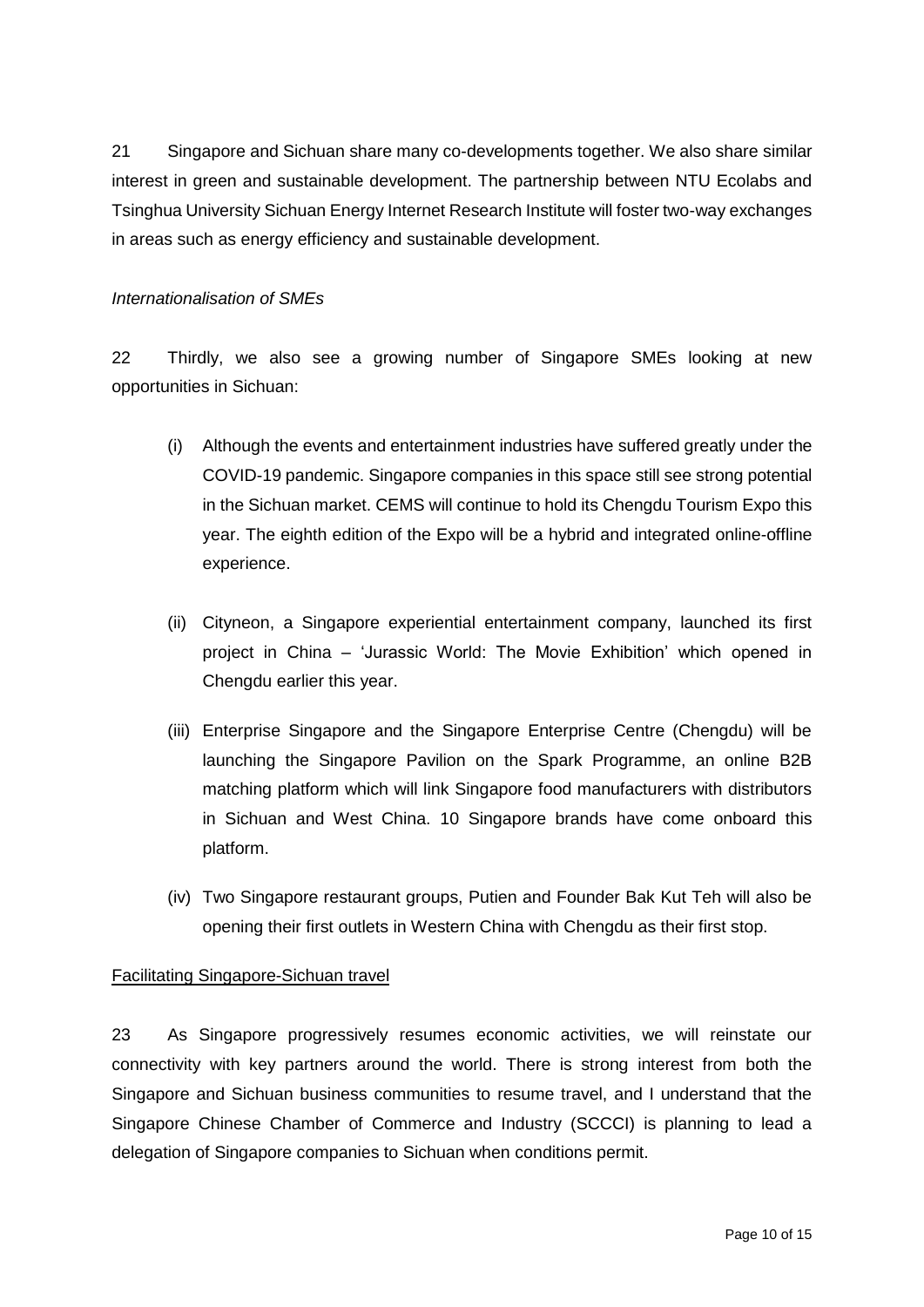24 Singapore and China launched a Fast Lane in June 2020 to facilitate essential business and official travels between both countries. This was Singapore's first fast lane arrangement with another country and China's first with a Southeast Asian country. This demonstrates the confidence in each other's management of the COVID-19 situation. Going forward, both sides are seeking to make full use of the fast lanes, as discussed between PM and President Xi Jinping.

25 I had a good discussion with Governor Yin Li this morning and we hope to revive passenger traffic and increase direct air services between Singapore and Chengdu. We will also explore ways to facilitate essential business and official travel to Sichuan province, given the strong interest in the resumption of travel between Singapore and Sichuan. We hope this will help to kickstart business exchanges as both our economies recover from the pandemic.

26 To conclude, we should never waste a crisis, because every crisis breeds new opportunities. 危机中蕴藏着商机。我希望双方通过今天的会议,能够继续探讨这三大领域所 赋予的机遇,深化合作。谢谢!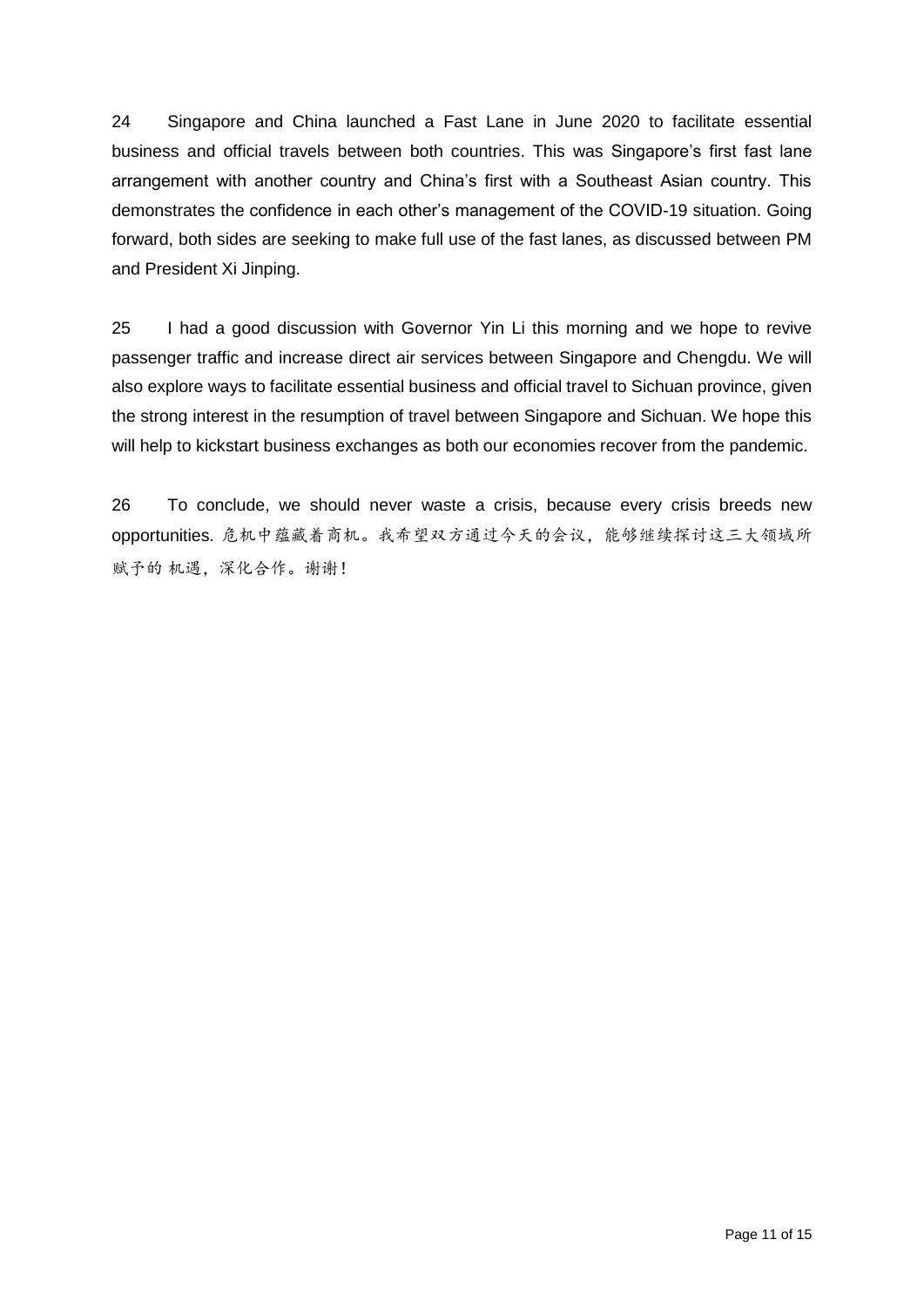#### **SINGAPORE-SICHUAN TRADE AND INVESTMENT COMMITTEE JOINT STATEMENT ON DEEPENING SINGAPORE-SICHUAN COOPERATION 29 SEPTEMBER 2020**

The global economic growth has slowed down and showed signs of a downward trend in recent years. In 2020, the COVID-19 pandemic has been an unprecedented global challenge that has disrupted many countries, both economically and socially. It is against this background that the 21<sup>st</sup> Singapore - Sichuan Trade and Investment Committee Meeting (SSTIC) is being held through a video - conference on 29 September 2020. Both Singapore and Sichuan are of the view that economic globalization remains the long-term pathway to sustain mutual economic growth. This year marks the 30th anniversary of the establishment of diplomatic relations between China and Singapore and both Singapore and Sichuan reaffirmed our commitment to prioritise and deepen collaboration and exchange in the following areas, in order to drive our cooperation to greater heights: (1) enhance the cooperation mechanism between Singapore and Sichuan; (2) collaborate on the opportunities arising from the "Belt and Road" Initiative industry development; innovation and entrepreneurship; internationalisation of companies; and (3) Strengthen cooperation in the fight against COVID-19.

A joint statement was issued by the co-chairs at the 21<sup>st</sup> SSTIC Meeting, as follows:

- 1. To leverage on the SSTIC meeting platform to drive cooperation between Singapore and Sichuan, specifically in the planning and promotion of trade and investment, information exchange, and project facilitation. Both parties shall adopt innovative approaches in order to strength our cooperation.
- 2. To cooperate under the framework of the "Belt and Road" Initiative by leveraging the opportunities arising from the development of the Western Region Land Sea Trade Corridor and the Chengdu-Chongqing Economic Circle. To share experiences in the promotion and developments of aviation, logistics, free trade and other areas, and advance related projects in transport and logistics, trade and connectivity, and infrastructure development.
- 3. To strengthen cooperation in the development of the digital economy, modern financial services, and technology in environmental protection and others; and leverage our respective areas of expertise to deepen cooperation in growth areas like public health, healthcare and cross-border e-commerce due to COVID-19.
- 4. To further strengthen cooperation on innovation and entrepreneurship. The Singapore Sichuan Hi-tech Innovation Park (SSCIP) is an important vehicle of cooperation between Singapore and Sichuan. We shall continue to drive the development of the innovation ecosystem, and jointly build a platform for innovation and start-ups to facilitate exchanges of ideas and talents.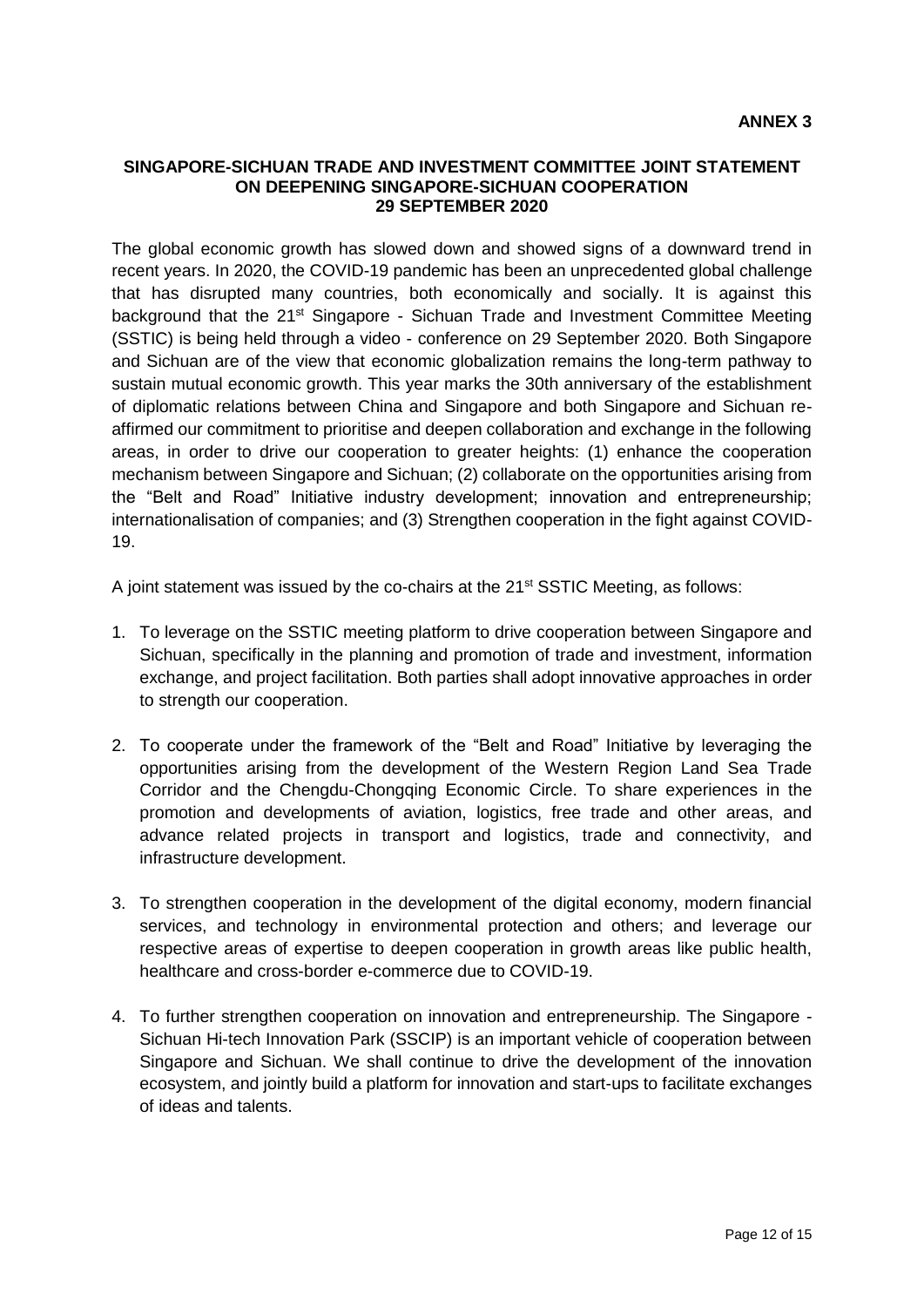- 5. To encourage and support enterprises to seek out new opportunities in Singapore and Sichuan respectively, and facilitate the internationalisation of the Small and Medium Enterprises. We shall continue to keep our economies open and provide a businessfriendly environment for companies to thrive.
- 6. To effectively manage the challenging situation brought about by the COVID-19, we shall strengthen cooperation in the protection of lives, and the health and safety of our constituents. We shall facilitate the two-way flow of people and goods, and ensure an undisrupted supply chain connectivity to support a speedy recovery of Singapore and Sichuan's economies.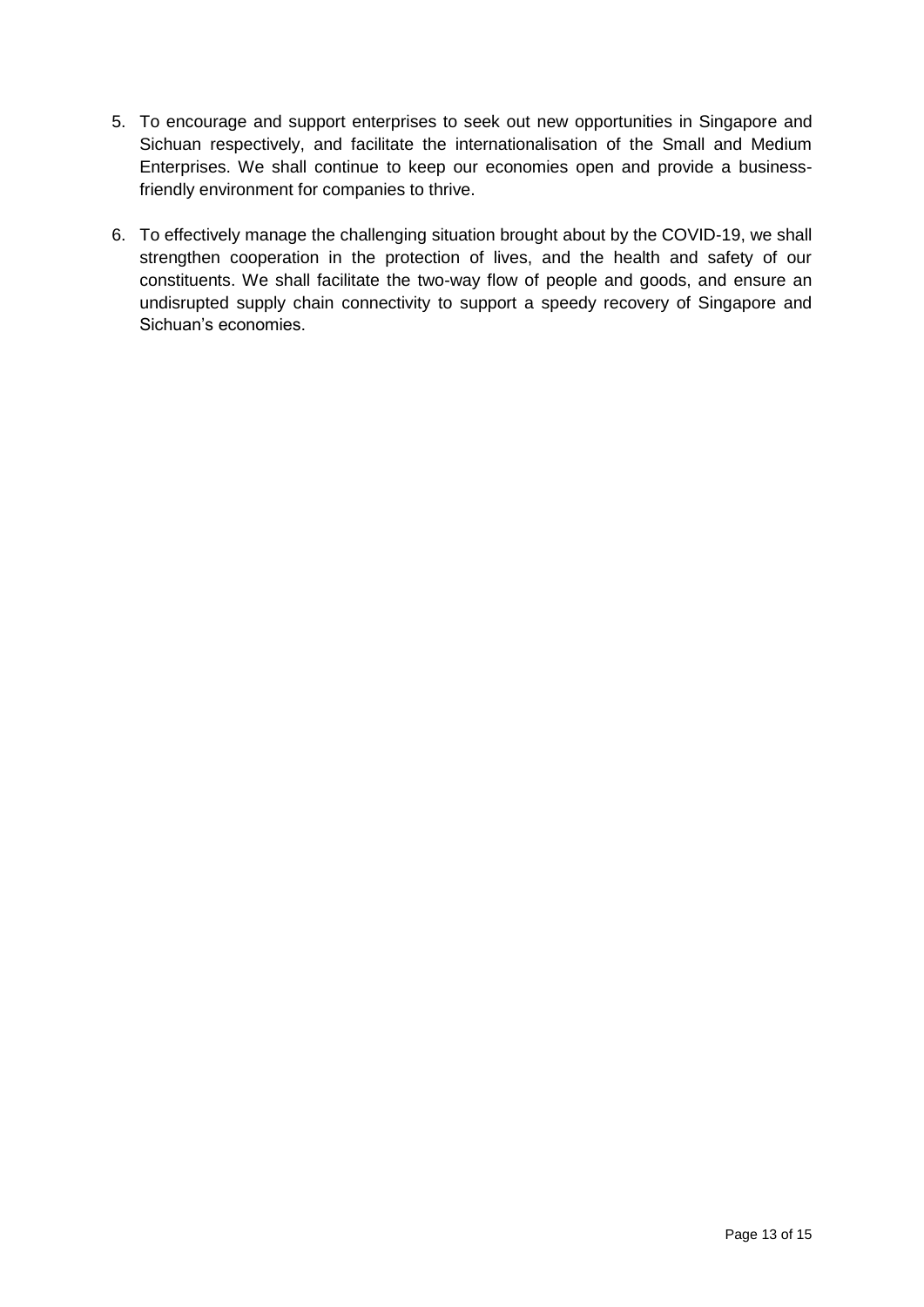# 新加坡—四川贸易与投资委员会 关于深化新川合作的联合宣言 2020年9月29日

近年来,全球经济增速放缓,下行趋势明显。2020 年,新冠肺炎疫情在全球爆发,对 世界经济社会发展造成前所未有的冲击。在此背景下,2020 年 9 月 29 日,新加坡—四 川贸易与投资委员会(以下简称新川贸投委)第二十一次会议以视频连线的形式召开。 新川双方一致认为,经济全球化是历史潮流,互利共赢是长期趋势。值此中新建交 30 周年之际,新川双方重申将进一步坚定深化交流合作的信心,重点加强在对接机制建 设、共享"一带一路"建设等重大机遇、产业发展、创新创业、企业国际化、共同抗 疫六个方面的务实合作,推动新川友好合作关系取得新的更大发展。

为此,经双方同意,决定在新川贸投委第二十一次会议通过如下合作宣言:

- 一、充分发挥新川贸投委机制对两地各领域合作,特别是经贸领域合作的规划、指导 和促进作用,坚持信息互通,加强项目推进,创新合作模式,凝聚推动新川合作 的强大合力。
- 二、深度融入"一带一路"建设,抢抓西部陆海新通道建设、成渝地区双城经济圈建 设等重大机遇,就促进航空、物流、自由贸易等领域发展加强经验交流,共同推 进交通、物流、贸易互联互通和基础设施领域合作。
- 三、强化产业协作,推进数字经济、现代金融、环保科技等优势产业对接,同时发挥 各自所长,加强受疫情影响发展前景更为广阔的公共卫生、医疗健康、跨境电商 等领域合作。
- 四、进一步加强创新创业合作。新川创新科技园是双方重要的合作载体,双方将持续 推进园区创新生态建设,同时合作搭建创新创业平台,汇聚创新资源,分享人才 培养先进理念,推动双方科技和人才交流合作,服务两地发展。
- 五、鼓励和支持对方企业到本地发展,特别是帮助中小企业实现国际化发展。继续深 化改革开放,优化营商环境,为企业生产经营活动提供良好条件,让双方合作成 果更多惠及广大企业。
- 六、为有效应对新冠肺炎疫情带来的严峻挑战,双方加强抗疫合作,保障双方公民生 命安全和身体健康。促进人员交流和物资往来便利化,共同保障供应链产业链畅 通,助力两地经济加快恢复发展。